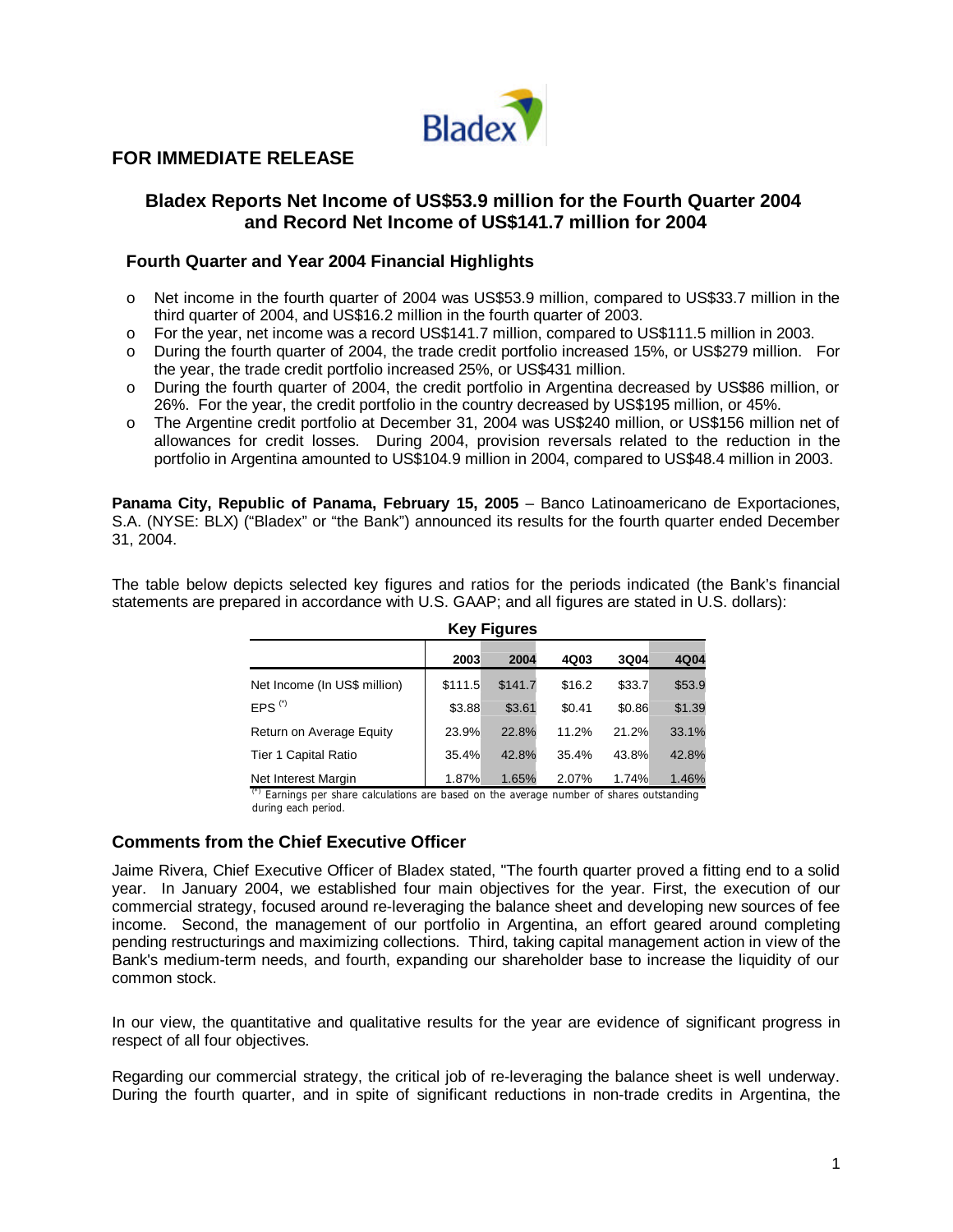amount of our assets reached its highest level since the first quarter of 2003. In addition, the US\$1.6 billion in disbursements in the fourth quarter represented an increase of 52% over the activity during the previous quarter.

The figures reflecting the management of our Argentine portfolio speak for themselves. Our success along this front exceeded our expectations.

Regarding capital management, we achieved our objective of maintaining a solid capitalization while providing significant cash flow to our shareholders. Since January 1, 2004, and including the recently announced US\$2.00 per share special dividend, we have returned a total of US\$144.0 million in equity capital to our shareholders, and still have a balance of US\$42.5 million with which to purchase shares in the open market under our US\$50.0 million share repurchase program.

We were also glad to see our investor relations efforts pay off handsomely. Average daily trading volumes for the year increased by 42% (152,949 in 2004 vs. 107,535 in 2003). In addition, we had the honor of welcoming a number of prestigious new institutions as shareholders of the Bank.

Beyond these four objectives, Bladex made important headway in a number of different areas. The launching of our new corporate identity, for instance, has resonated well in the market, making significant contribution to our commercial efforts.

Despite our progress in 2004, we are well aware that we still have work to do, particularly in one important area: the generation of additional fee income. We are focusing our efforts in 2005 accordingly.

The principles behind our work in 2005 remain unchanged: to continue making progress towards our vision of becoming the leading trade finance house in the Latin American and Caribbean region (the "Region"), while creating significant added value for our shareholders, and improving opportunities for people in the Region.

To this end, our priorities for 2005 remain unchanged: executing our commercial strategy, making continued progress with respect to our Argentine portfolio, paying special attention to capital management, and increasing the liquidity for our common stock. We believe Bladex has the skills, clients, contacts, and financial resources to execute accordingly."

## **SAFE HARBOR STATEMENT**

*This press release contains forward-looking statements of expected future developments. The Bank* wishes to ensure that such statements are accompanied by meaningful cautionary statements pursuant *to the safe harbor established by the Private Securities Litigation Reform Act of 1995. The forwardlooking statements in this press release refer to executing the Bank's commercial strategy, progress with respect to the Bank's Argentine portfolio, capital management actions, increasing the liquidity of the Bank's common stock and the ability of the Bank to make progress in these areas. These forwardlooking statements reflect the expectations of the Bank's management and are based on currently available data; however, actual experience with respect to these factors is subject to future events and uncertainties, which could materially impact the Bank's expectations. Among the factors that can cause actual performance and results to differ materially are as follows: a decline in the willingness of international lenders and depositors to provide funding to the Bank, causing a contraction of the Bank's credit portfolio, adverse economic or political developments in the Region, particularly in Brazil or Argentina, which could increase the level of impaired loans in the Bank's loan portfolio and, if sufficiently severe, result in the Bank's allowance for credit losses being insufficient to cover losses in the portfolio, unanticipated developments with respect to international banking transactions (including, among other things, interest rate spreads and competitive conditions), a change in the Bank's credit ratings, events in Brazil or Argentina or other countries in the Region unfolding in a manner that is detrimental to the Bank, or which might result in adequate liquidity being unavailable to the Bank, the Bank's operations being less profitable than anticipated, or higher than anticipated equity capital requirements.*